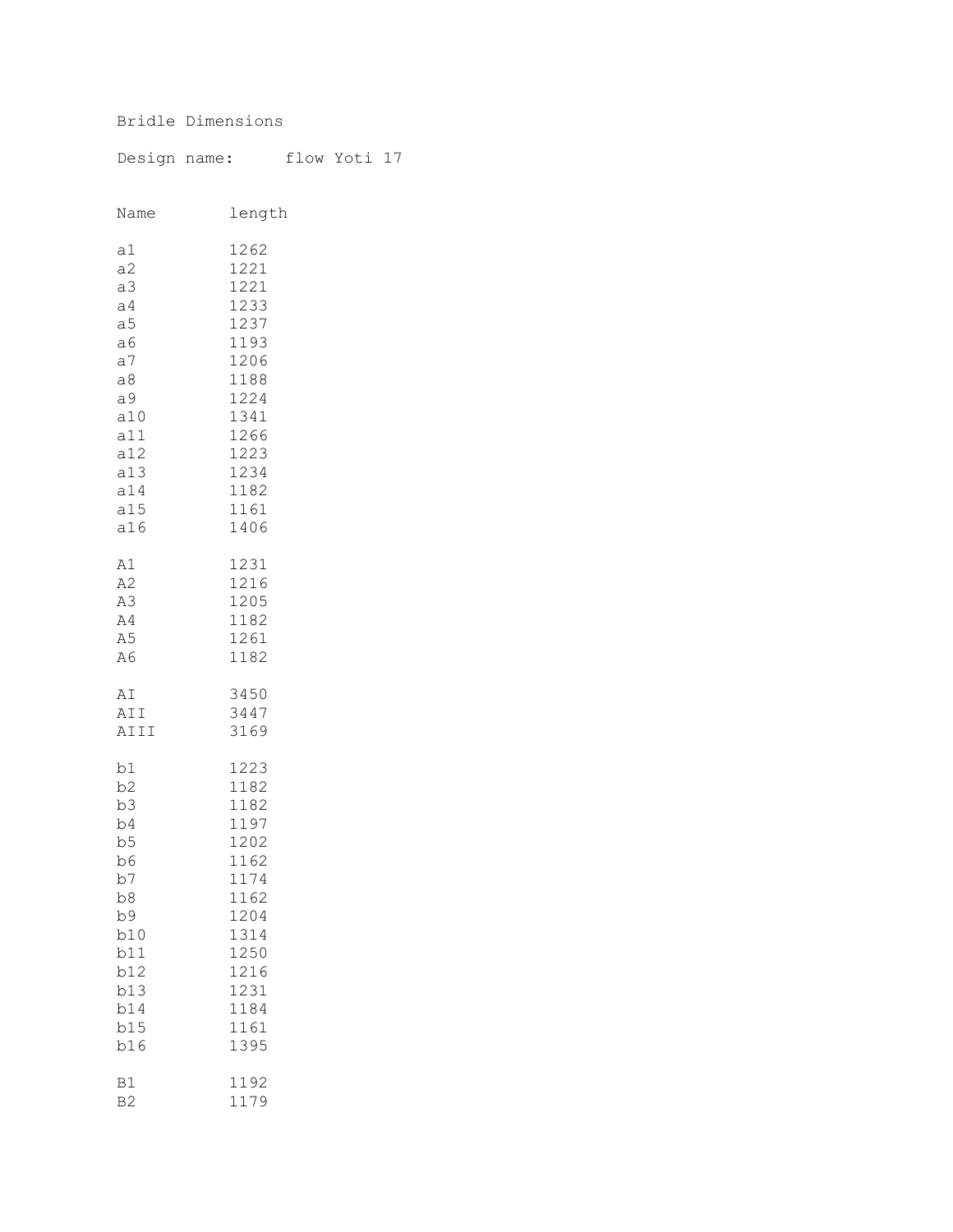| B3             | 1173 |
|----------------|------|
| B4             | 1156 |
| B <sub>5</sub> | 1246 |
| B6             | 1185 |
| ВI             | 3418 |
| BII            | 3414 |
| BIII           | 3143 |
| c1             | 1270 |
| c2             | 1230 |
| c3             | 1230 |
| c4             | 1244 |
| c5             | 1249 |
| C6             | 1210 |
| c7             | 1221 |
| C8             | 1208 |
| c9             | 1245 |
| c10            | 1322 |
| c11            | 1256 |
| c12            | 1217 |
| c13            | 1232 |
| c14            | 1177 |
| c15            | 1143 |
| C1             | 1240 |
| C2             | 1227 |
| C3             | 1220 |
| C4             | 1202 |
| C <sub>5</sub> | 1251 |
| C6             | 1180 |
| CI             | 3394 |
| CII            | 3388 |
| CIII           | 3185 |
| d1             | 1322 |
| d <sub>2</sub> | 1283 |
| d3             | 1283 |
| d4             | 1294 |
| d5             | 1299 |
| d6             | 1258 |
| d7             | 1271 |
| d8             | 1251 |
| d9             | 1281 |
| d10            | 1364 |
| d11            | 1246 |
| d12            | 1257 |
| d13            | 1152 |
| D1             | 1293 |
| D <sub>2</sub> | 1279 |
| D <sub>3</sub> | 1270 |
| D4             | 1245 |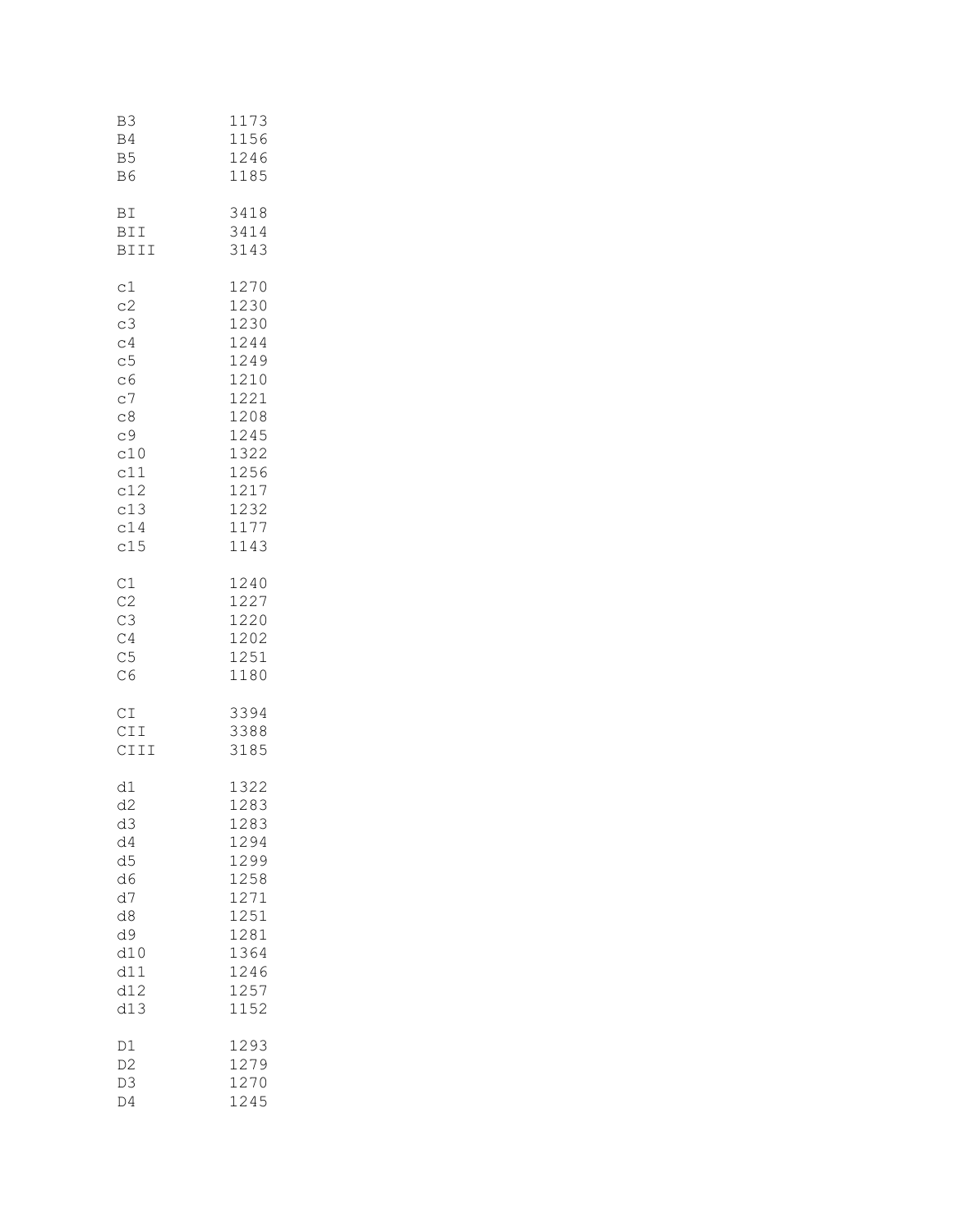| D5<br>D6                                                                                                                            |                          | 1284<br>1200                                                                                                                                 |
|-------------------------------------------------------------------------------------------------------------------------------------|--------------------------|----------------------------------------------------------------------------------------------------------------------------------------------|
| br1<br>br2<br>br3<br>br4<br>br5<br>br6<br>br7<br>br8<br>br9<br>br10<br>br11<br>br12<br>br13<br>br14<br>br15<br>br16<br>br17<br>br18 |                          | 1399<br>1243<br>1153<br>1199<br>1124<br>1126<br>1222<br>1121<br>1083<br>1096<br>1073<br>1104<br>1107<br>1052<br>1035<br>1029<br>1021<br>1028 |
| BR1<br>BR2<br>BR3<br>BR4<br>BR5<br>BR6                                                                                              |                          | 1264<br>1121<br>1118<br>1068<br>1052<br>1022                                                                                                 |
| BRI<br>BRII<br>BRIII                                                                                                                |                          | 2149<br>1951<br>1877                                                                                                                         |
| brmain                                                                                                                              |                          | 2096                                                                                                                                         |
| stl<br>st2<br>st3                                                                                                                   |                          | 1378<br>1388<br>1419                                                                                                                         |
| ST1                                                                                                                                 |                          | 3769                                                                                                                                         |
| RI1<br>RI4<br>RI <sub>2</sub><br>RI3                                                                                                | 500<br>500<br>500<br>500 |                                                                                                                                              |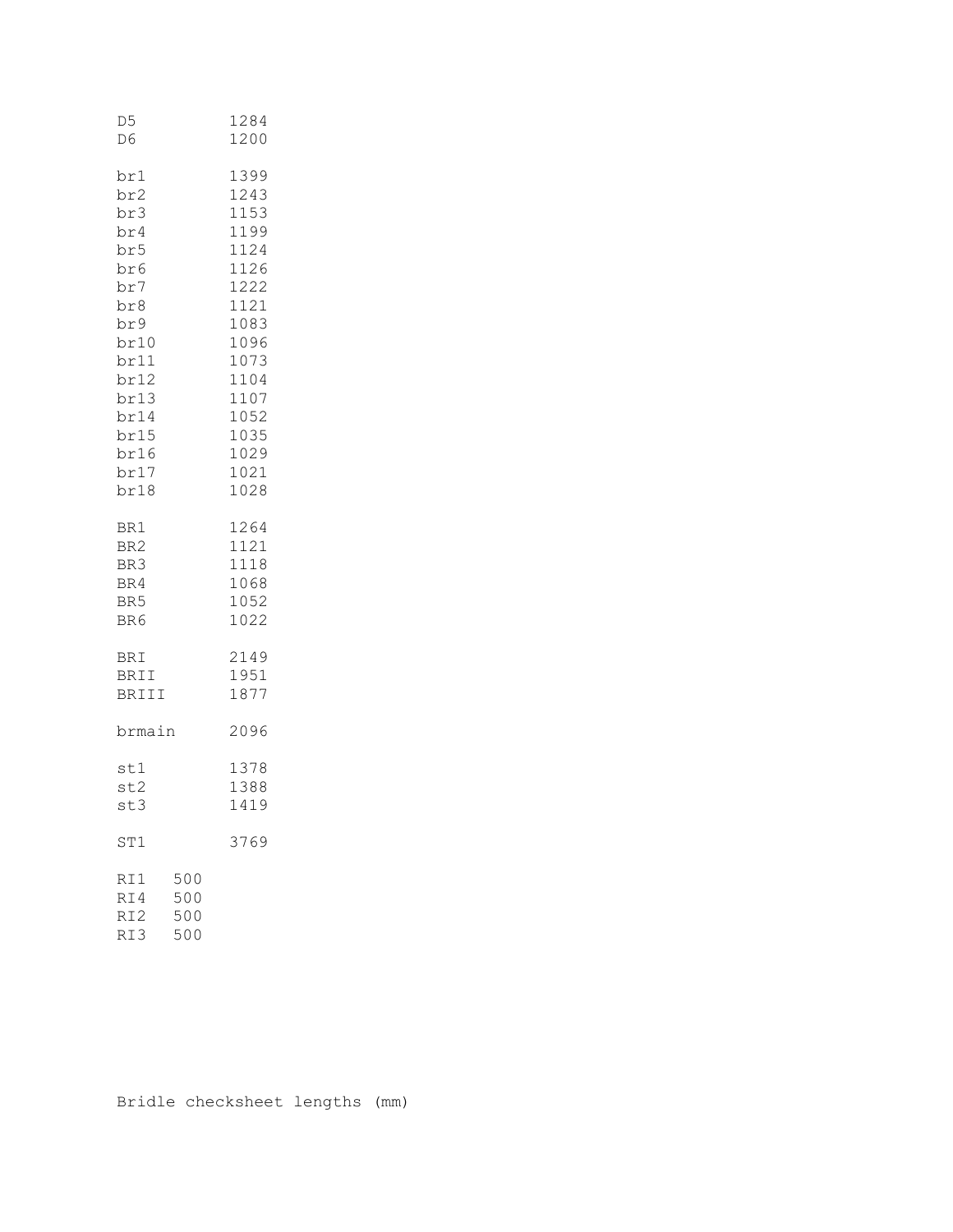Total line lengths measured from canopy down to top of risers Second column is difference from A-line check length

| Checklength A-offset Components                                                                                                        |                                                                                                                      |                                                                                                               |                                                                                                                                                                                                                                                                                                                             |                                                                                                                                  |                                                                                                                      |
|----------------------------------------------------------------------------------------------------------------------------------------|----------------------------------------------------------------------------------------------------------------------|---------------------------------------------------------------------------------------------------------------|-----------------------------------------------------------------------------------------------------------------------------------------------------------------------------------------------------------------------------------------------------------------------------------------------------------------------------|----------------------------------------------------------------------------------------------------------------------------------|----------------------------------------------------------------------------------------------------------------------|
| a1<br>a2<br>a3<br>a4<br>a <sub>5</sub><br>a6<br>a7<br>a8<br>a9<br>a10<br>a11<br>a12<br>a13<br>a14<br>a15 4912<br>a16                   | 5343<br>5302<br>5287<br>5299<br>5289<br>5245<br>5234<br>5217<br>5253<br>5171<br>5097<br>5054<br>4986<br>4933<br>4775 |                                                                                                               | 3250<br>3250<br>3250<br>3250<br>3247<br>3247<br>3247<br>3247<br>3247<br>2969<br>2969<br>2969<br>2969<br>2969<br>2969<br>3569                                                                                                                                                                                                | 1031<br>1016<br>1005 1037<br>1005<br>982<br>982 988<br>982 982<br>982 961<br>1206                                                | 1031 1062<br>1021<br>1021<br>1016 1033<br>993<br>1006<br>982 1024<br>1061 1141<br>1061 1066<br>1061 1023<br>982 1034 |
| b3<br>b4<br>b5<br>b16                                                                                                                  |                                                                                                                      |                                                                                                               | b1 5233 -110 3218<br>b2 5192 -110 3218<br>5179 -108 3218<br>5194 -106 3218<br>5189 -100 3214<br>b6 5149 -96 3214<br>b7 5143 -91 3214<br>b8 5132 -85 3214<br>b9 5173 -80 3214<br>b10 5103 -68 2943<br>b11 5039 -57 2943<br>b12 5005 -49 2943<br>b13 4959 -27 2943<br>b14 4912 -22 2943<br>b15 4889 -24 2943<br>4764 -11 3569 | 992 1023<br>992 982<br>979 982<br>979 997<br>973 1002<br>973 962<br>956 974<br>956 962<br>985 1031<br>985 984<br>985 961<br>1195 | 956 1004<br>1046 1114<br>1046 1050<br>1046 1016                                                                      |
| c2<br>C <sub>3</sub><br>C <sub>4</sub><br>c5<br>C6<br>C <sub>7</sub><br>C8<br>C <sub>9</sub><br>c10<br>c11<br>c12<br>c13<br>c14<br>c15 | 5251<br>5265<br>5257<br>5218<br>5211<br>5198<br>5235<br>5157<br>5091<br>5053<br>4997<br>4941<br>4907                 | $-36$<br>$-34$<br>$-32$<br>$-27$<br>$-23$<br>$-19$<br>$-18$<br>$-14$<br>$-6$<br>$-1$<br>$+11$<br>$+8$<br>$-5$ | $c1$ 5304 -39 3194<br>5265 -37 3194<br>3194<br>3194<br>3188<br>3188<br>3188<br>3188<br>3188<br>2985<br>2985<br>2985<br>2985<br>2985<br>2985                                                                                                                                                                                 | 1040 1070<br>1040 1030<br>1027<br>1027<br>1020<br>1020<br>1002<br>1002<br>1002<br>1051<br>1051<br>1051<br>980<br>980<br>980      | 1030<br>1044<br>1049<br>1010<br>1021<br>1008<br>1045<br>1122<br>1056<br>1017<br>1032<br>977<br>943                   |